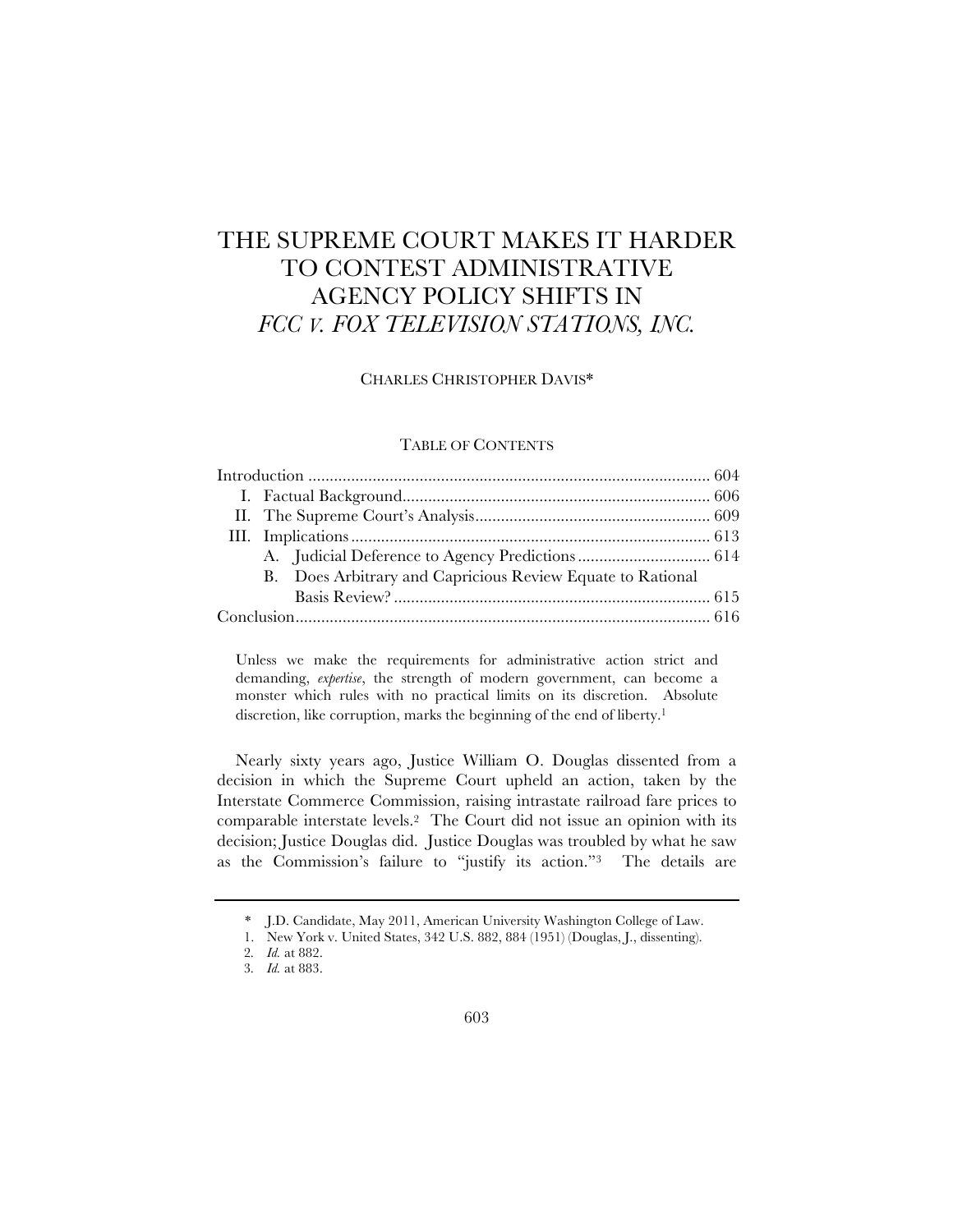unimportant; as Justice Douglas himself remarked, "This case is perhaps insignificant in the annals."4 Though the facts were arguably trivial, the potential ramifications of the decision worried Justice Douglas. Justice Douglas's warning seems, in hindsight, strangely alarmist. Still, while his words may have been menacing, the relevancy of his message remains true today. The administrative state wields an extraordinary amount of power and influence.5 When courts fail to insist that administrative agencies supply thoroughly reasoned and rational explanations for their decisions, the social and economic liberties of all citizens may become implicated.6 In a recent case, the Supreme Court arguably validated Justice Douglas's fears by washing away a judicial gloss on the Administrative Procedure Act's (APA's) arbitrary and capricious standard of judicial review, making it much easier for agencies to reverse themselves in the future.<sup>7</sup>

#### **INTRODUCTION**

In *FCC v. Fox Television Stations, Inc.* (*Fox II*),<sup>8</sup> the Federal Communications Commission (FCC or Commission) asked the Court to reconsider a ruling of the U.S. Court of Appeals for the Second Circuit holding the FCC's recent decision (that so-called fleeting expletives<sup>9</sup> may be found indecent) an arbitrary and capricious exercise of agency discretion under the APA.10 Since the Court upheld the constitutionality of the FCC's enforcement powers in the late 1970s,11 the FCC had followed a policy of forgoing indecency findings when only a single, isolated expletive was at issue.12

<sup>4</sup>*. Id.* at 884.

<sup>5</sup>*. See, e.g.*, WILLIAM O. DOUGLAS, POINTS OF REBELLION 79 (1969) ("The examples are legion and they cover a wide range of subjects from food stamps, to highway locations, to spraying of forests or grasslands to eliminate certain species of trees or shrubs, to the location of missile bases, to the disposal of sewage or industrial wastes, to the granting of offshore oil leases.").

<sup>6</sup>*. See* ANDREW F. POPPER & GWENDOLYN M. MCKEE, ADMINISTRATIVE LAW 2 (1st ed. 2009) ("Unelected administrative officials can announce standards that interpret statutes and shift significantly interests and entitlements . . . .").

<sup>7.</sup> The Administrative Procedure Act (APA) instructs courts to "set aside agency action" which is "arbitrary, capricious, an abuse of discretion, or otherwise not in accordance with law." 5 U.S.C. § 706(2)(A) (2006).

<sup>8.</sup> 129 S. Ct. 1800 (2009).

<sup>9.</sup> That is, an "isolated use of an offensive expletive." Dave E. Hutchinson, *"Fleeting Expletives" Are the Tip of the Iceberg: Fallout from Exposing the Arbitrary and Capricious Nature of Indecency Regulation*, 61 FED. COMM. L.J. 229, 231 (2008).

<sup>10.</sup> 5 U.S.C. §§ 551–559.

<sup>11</sup>*. See* FCC v. Pacifica Found., 438 U.S. 726, 729 (1978) (declaring that the Federal Communications Commission (FCC) holds the "power to regulate a radio broadcast that is indecent but not obscene").

<sup>12</sup>*. See, e.g.*, *In re* Indus. Guidance on the Comm'n's Case Law Interpreting 18 U.S.C. § 1464 & Enforcement Policies Regarding Broad. Indecency, 16 F.C.C.R. 7999, 8008 (2001)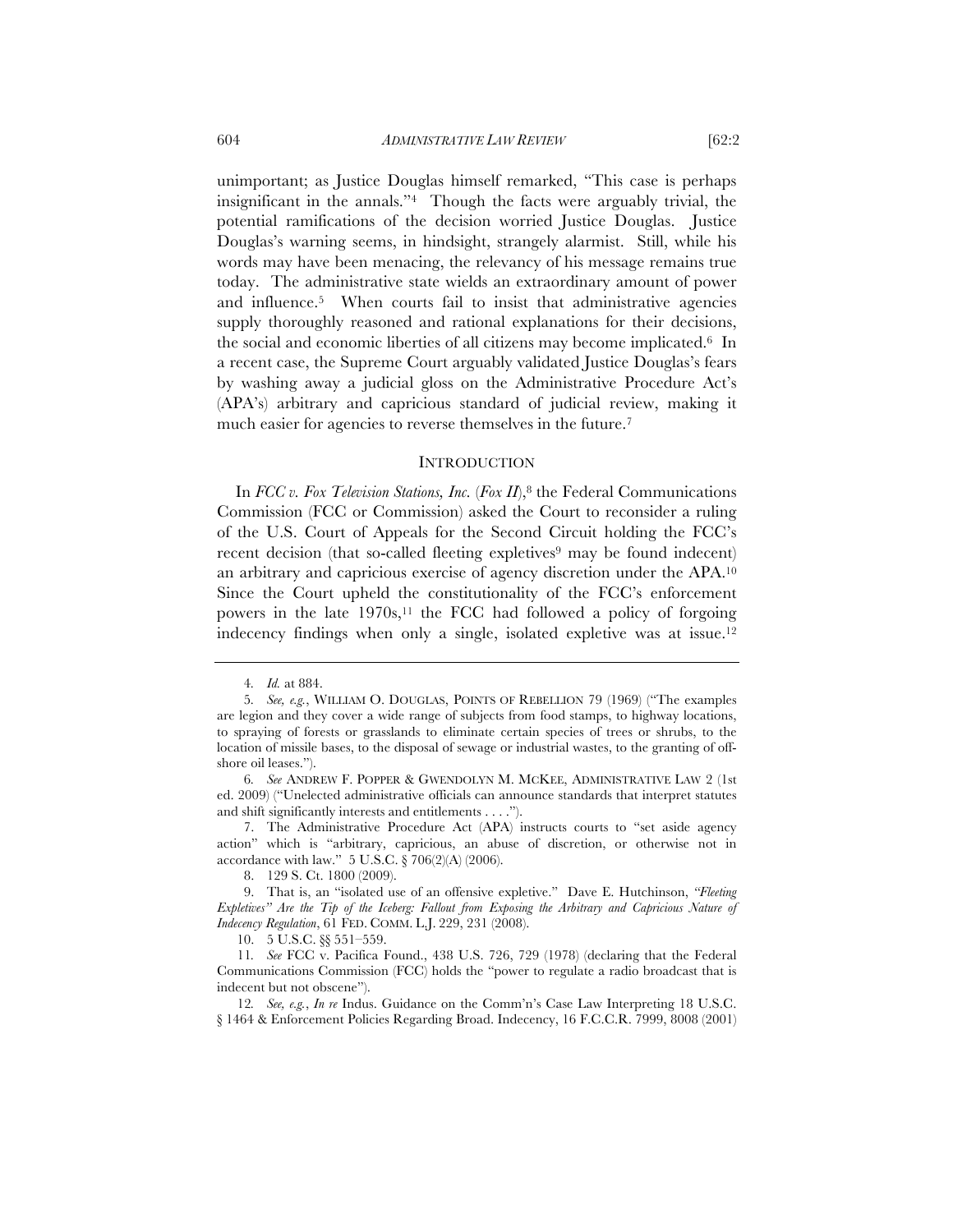This regime changed in 2004 when the FCC decided repetition would no longer be a requisite factor leading to an indecency finding.<sup>13</sup> Fox Television challenged the FCC's new enforcement regime.14 The network raised numerous issues with the policy,15 but the Second Circuit reached only one of them: finding the FCC's change in policy arbitrary and capricious under the APA, the court instructed the FCC to proffer a "reasoned analysis" that could survive APA review.16

The Supreme Court reversed the Second Circuit in a 5–4 ruling.17 Whereas the Second Circuit felt the FCC failed to supply a "reasoned basis"18 for its shift, the Supreme Court disagreed: "The Commission could rationally decide it needed to step away from its old regime where nonrepetitive use of an expletive was *per se* nonactionable because that was 'at odds with the Commission's overall enforcement policy.'"19 Like *New York v. United States*,<sup>20</sup> the facts and underlying dispute in *Fox II* may well fade into obscurity; nonetheless, the central holding of this case—setting a very low threshold for agencies to clear before reversing or rescinding existing policies—will remain on the books, perhaps waiting to be picked up and trumpeted by an overzealous administrative body.21

Arguably, the Court granted certiorari to clear up some uncertainty among the lower courts with respect to the appropriate standard of review to be utilized when an agency reverses itself.<sup>22</sup> Section  $706(2)(A)$  of the APA states that a court may set aside agency action that is arbitrary and capricious.23 Just what level of scrutiny the test entails has confused some courts—the Supreme Court itself was accused of sending "conflicting signals" for a number of years.24 In a prior opinion, the Court defined the

15*. See* 489 F.3d at 454 (listing seven arguments against the validity of the policy).

16. The court made its offer with the caveat that no matter how reasoned the new rationale might be, it was nevertheless unlikely to survive *constitutional* review. *Id*. at 462, 467.

17*. Fox II*, 129 S. Ct. at 1805.

20. 342 U.S. 882 (1951).

21*. See Fox II*, 129 S. Ct. at 1832 (Breyer, J., dissenting) (warning that the Court's ruling would "change judicial review . . . and not in a healthy direction").

22*. See* Hutchinson, *supra* note 9, at 240 (discussing the "apparent confusion regarding the scope and standard of arbitrary and capricious review").

23. 5 U.S.C. § 706(2)(A) (2006).

<sup>(&</sup>quot;[W]here sexual or excretory references have been made once or have been passing or fleeting in nature, this characteristic has tended to weigh against a finding of indecency.").

<sup>13</sup>*. Fox II*, 129 S. Ct. at 1807.

<sup>14.</sup> Fox Television Stations, Inc. v. FCC (*Fox I*), 489 F.3d 444 (2d Cir. 2007), *rev'd*, *Fox II*, 129 S. Ct. 1800 (2009).

<sup>18</sup>*. Fox I*, 489 F.3d at 447.

<sup>19</sup>*. Fox II*, 129 S. Ct. at 1813 (quoting *In re* Complaints Regarding Various Television Broads. Between Feb. 2, 2002 & Mar. 8, 2005, 21 F.C.C.R. 2664 (2006)).

<sup>24.</sup> Lisa Schultz Bressman, *Judicial Review of Agency Discretion*, *in* A GUIDE TO JUDICIAL AND POLITICAL REVIEW OF FEDERAL AGENCIES 177, 178 (John F. Duffy & Michael Herz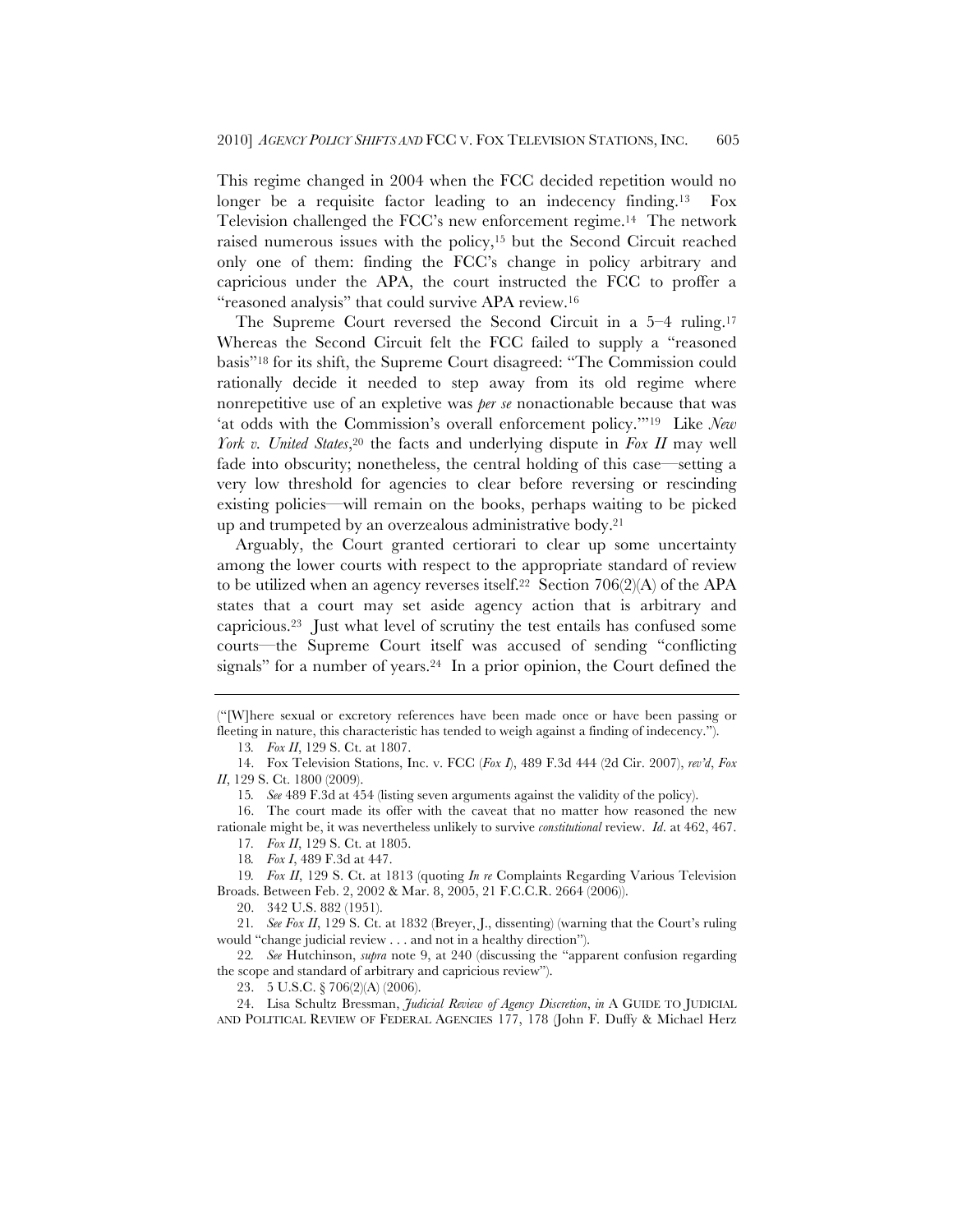inquiry as "searching and careful,"25 yet also cautioned that the test is a "narrow one."26 Some courts, in turn, have taken advantage of the inconsistency by favoring one approach over the other (i.e., by adhering to the narrow approach or, on the other hand, by engaging in a broader review).27 In any event, if there was any doubt as to what an agency had to show before it could change extant regulations, the Supreme Court has now provided an answer: Not very much at all.

## I. FACTUAL BACKGROUND

While accepting a 2003 Golden Globe Award, Bono, the lead singer of the rock band U2, declared "[t]his is really, really, f\*\*\*ing brilliant" in front of over twenty million television viewers.28 This incident ultimately resulted in the FCC concluding—for the first time ever—that a so-called "nonliteral . . . use of the F- and S-Words could be actionably indecent, even when the word is used only once."29

The FCC determined that henceforth, any use of the F-word—because the word "inherently has a sexual connotation"—would fall within its regulatory reach.30 Thus, even when the F-word is used as nothing more than an "intensifier" (as Bono supposedly employed it), the material would nonetheless qualify as indecent.31 Further, that the word was used only once (i.e., in a fleeting way) would no longer be dispositive.32 As the FCC noted, "The mere fact that specific words or phrases are not sustained or repeated does not mandate a finding that material that is otherwise patently offensive to the broadcast medium is not indecent."33 Because this new approach was a departure from its previous policy, the FCC declined to impose any forfeiture penalties as it recognized "existing precedent would have permitted this broadcast."<sup>34</sup> Nevertheless, the networks were now on

eds., 2005).

<sup>25.</sup> Citizens to Pres. Overton Park, Inc. v. Volpe, 401 U.S. 402, 416 (1971).

<sup>26</sup>*. Id.*

<sup>27</sup>*. See generally* Bressman, *supra* note 24, at 178 (describing the "tension" arising from the Court's seemingly bipolar treatment of the matter).

<sup>28</sup>*. Fox II*, 129 S. Ct. 1800, 1807 (2009) (internal quotation marks omitted).

<sup>29</sup>*. Id*.

<sup>30</sup>*. In re* Complaints Against Various Broad. Licensees Regarding Their Airing of the "Golden Globe Awards" Program, 19 F.C.C.R. 4975, 4978 (2004).

<sup>31</sup>*. Id.*

<sup>32</sup>*. See id.* at 4980 (announcing that those "cases holding that [the] isolated or fleeting use of the 'F-Word' or a variant thereof . . . is not indecent" were no longer "good law").

<sup>33</sup>*. Id.*

<sup>34</sup>*. Fox I*, 489 F.3d 444, 452 (2d Cir. 2007) (citing *In re* Complaints Against Various Broad. Licensees Regarding Their Airing of the "Golden Globe Awards" Program, 19 F.C.C.R. 4975, 4981 (2004)).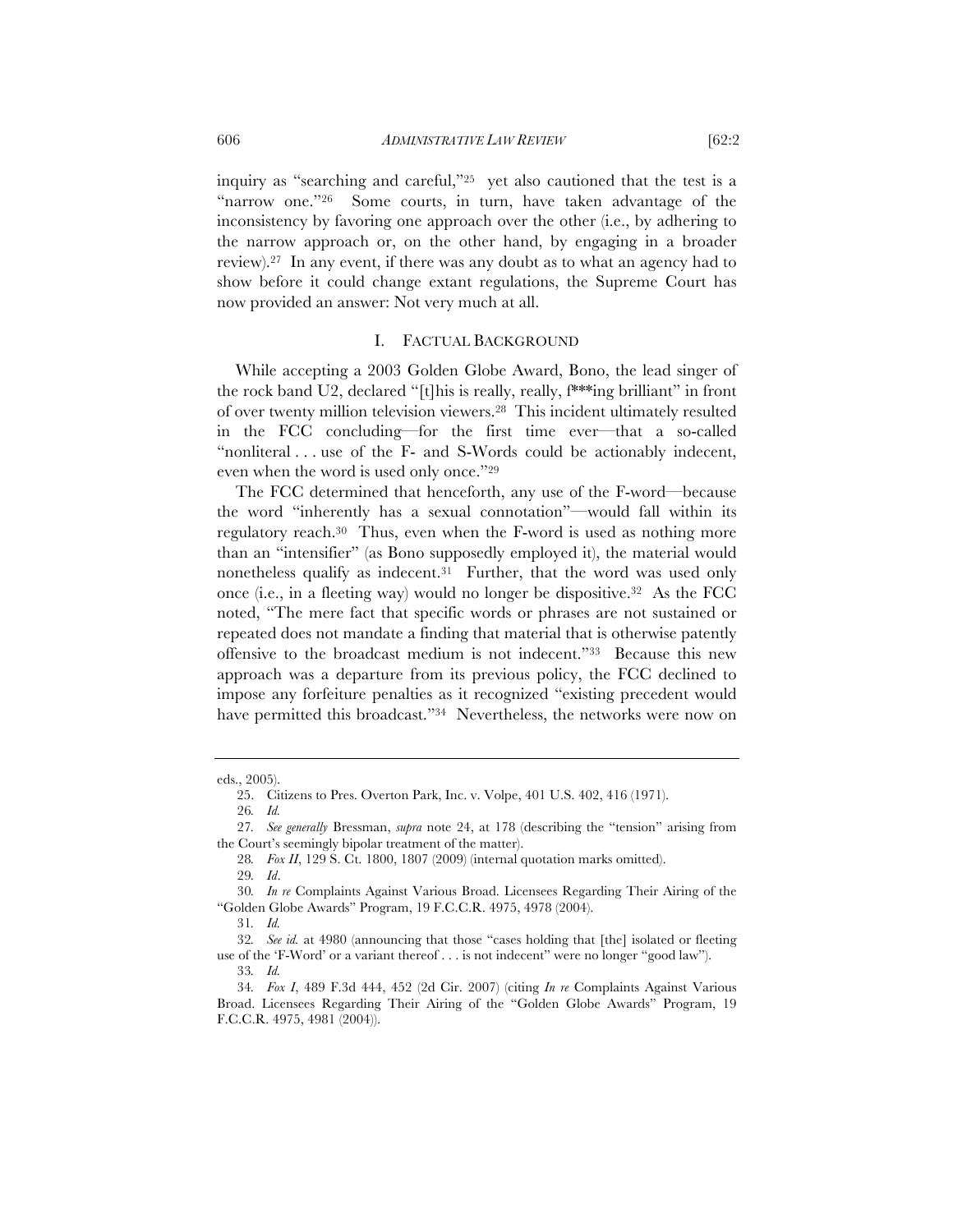notice.

On March 15, 2006, the FCC released an order responding to the "concerns" of broadcasters and viewers.35 Seeking to "provide substantial guidance to broadcasters and the public," the FCC's report examined a number of "factual patterns" (i.e., examples of broadcasts possibly constituting indecency).36 One of the incidents examined in the order involved another entertainer receiving an award who also expressed her emotions through colorful language. On December 9, 2002, over nine million people watched on television as Cher received an "Artist Achievement Award."37 During her acceptance speech, Cher took a shot at her detractors, saying, "[s]o f[\*\*\*] 'em. I still have a job and they don't."38 The FCC again declared that "any use of [the F-word] inherently has a sexual connotation."39 The order referred to the Bono incident when it noted that lack of repetition no longer shielded "otherwise patently offensive" material from an indecency finding.40 No sanctions were imposed as a result of this incident, however, because the event took place prior to the Bono incident.41

One year after the Cher incident, the 2003 Billboard Music Awards broadcast to ten million viewers. This time, it would not be the entertainers receiving the awards who would incur the wrath of the FCC but the entertainers presenting them. Paris Hilton and Nicole Richie, who "play themselves as two spoiled, rich young women"42 on "reality" television, were selected to present an award during the ceremony.43 The women were supposed to follow a scripted monologue; however, Richie took some artistic liberties with her lines. Where Richie was supposed to rhetorically ask the audience, "Have you ever tried to get cow manure out of a Prada purse? It's not so freaking simple," she instead queried, "Have you ever tried to get cow s<sup>[\*\*\*]</sup> out of a Prada purse? It's not so f<sup>[\*\*\*]</sup>ing simple."<sup>44</sup>

36*. Id*.

38*. Id.*

41*. Id.* at 2692.

42*. Fox I,* 489 F.3d 444, 468 (2d Cir. 2007) (Leval, J., dissenting).

<sup>35</sup>*. In re* Complaints Regarding Various Television Broads. Between Feb. 2, 2002 & Mar. 8, 2005, 21 F.C.C.R. 2664, 2665 (2006).

<sup>37.</sup> Brief for Federal Communications Commission & United States at 11, *Fox I*, 489 F.3d 444 (2d Cir. 2007) (No. 06-1760-ag).

<sup>39</sup>*. In re* Complaints Regarding Various Television Broads. Between Feb. 2, 2002 & Mar. 8, 2005, 21 F.C.C.R. at 2691.

<sup>40</sup>*. Id.* (quoting *In re* Complaints Against Various Broad. Licensees Regarding Their Airing of the "Golden Globe Awards" Program, 19 F.C.C.R. 4975, 4980 (2004)).

<sup>43.</sup> Brief for Federal Communications Commission & United States at 12, *Fox I*, 489 F.3d 444 (2d Cir. 2007) (No. 06-1760-ag) (citing *In re* Complaints Regarding Various Television Broads. Between Feb. 2, 2002 & Mar. 8, 2005, 21 F.C.C.R. at 13,303).

<sup>44</sup>*. Id.* at 12–13 (citing *In re* Complaints Regarding Various Television Broads. Between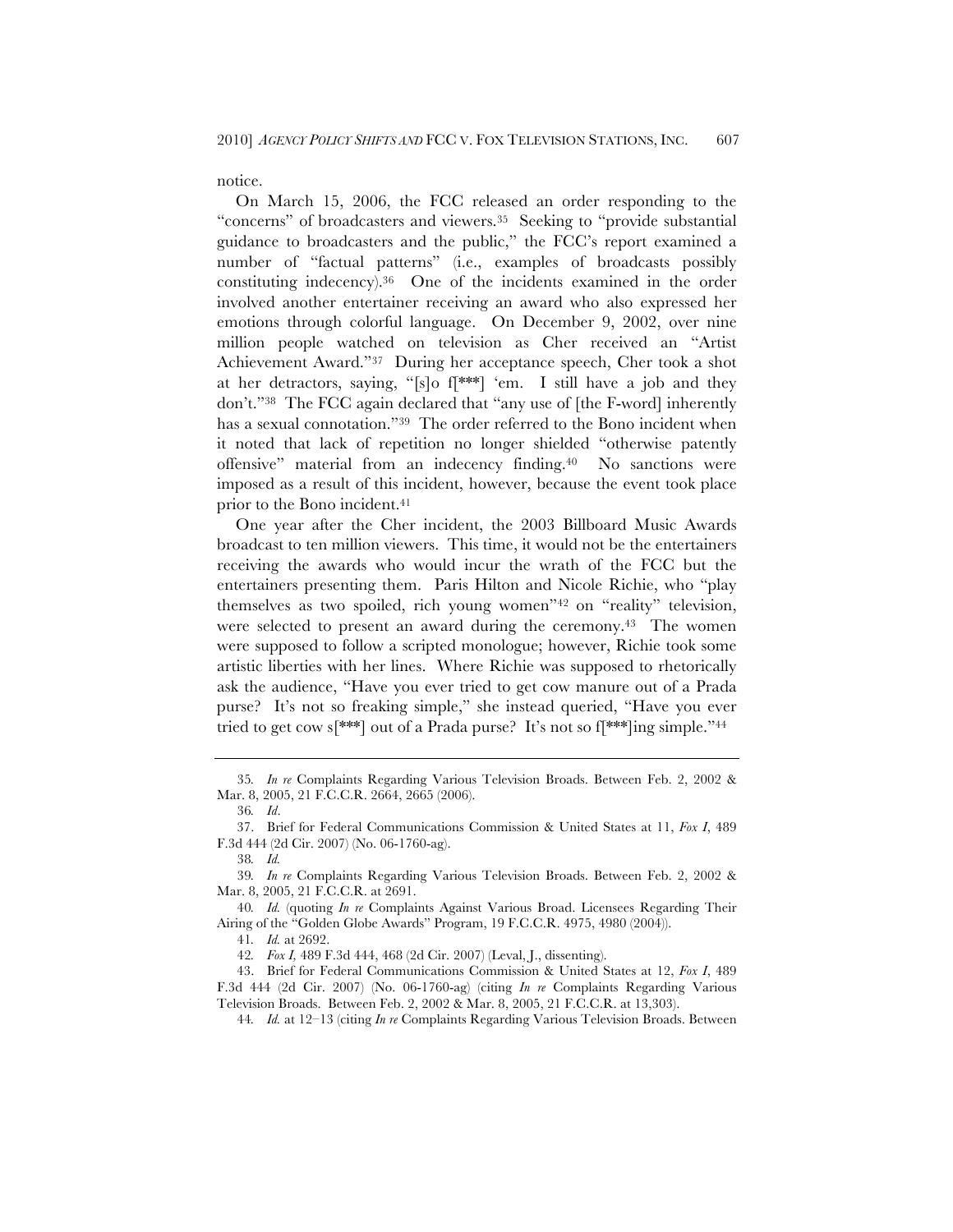This incident was also analyzed in the 2006 report.45 Once again, the FCC reiterated its earlier statement as to the F-word's supposedly inherent sexual connotation. Similarly, the order viewed Richie's use of the S-word as "invariably invok[ing] a coarse excretory image."46 And, as before, the lack of repetition did not weigh against a finding of indecency.47 Finally, the order noted the "shocking and gratuitous" nature of Richie's dialogue.48 The FCC again declined to impose sanctions.<sup>49</sup>

The Second Circuit determined that the validity of the FCC's new indecency regime was arbitrary and capricious because the FCC's new direction "represent[ed] a dramatic change in agency policy without adequate explanation."50 The Second Circuit singled out three reasons why the FCC's stated rationale for its new approach did not pass muster under arbitrary and capricious review. First, the court rejected the FCC's argument that were the FCC to maintain the previous policy, viewers would be forced to take a "harmful first blow."51 Second, the court also dismissed the FCC's first-blow argument because the theory had no "rational connection" to the revised enforcement approach.52 Finally, the court described the FCC's prediction that, without the new approach, broadcasters would inevitably begin to barrage the airwaves with fleeting expletives "so long as they did so one at a time" as "divorced from reality."53 Thus, the court concluded that the FCC's proffered reasons failed to comprise the necessary "reasoned analysis justifying its departure."54 The Supreme Court, however, reversed the Second Circuit's decision.

#### II. THE SUPREME COURT'S ANALYSIS

In reversing the Second Circuit, the Court held that the FCC's decision to go against its previous fleeting expletives regime and sanction as indecent "offensive words" that "are not repeated" was not an arbitrary and

Feb. 2, 2002 & Mar. 8, 2005, 21 F.C.C.R. at 13,303, 13,311).

<sup>45</sup>*. In re* Complaints Regarding Various Television Broads. Between Feb. 2, 2002 & Mar. 8, 2005, 21 F.C.C.R. at 2692.

<sup>46</sup>*. Id.* at 2693.

<sup>47</sup>*. Id*.

<sup>48</sup>*. Id.* at 2694.

<sup>49</sup>*. See id.* at 2695 (declining penalties because the precedent at the time of the broadcast was to the contrary).

<sup>50</sup>*. Fox I*, 489 F.3d 444, 454 (2d Cir. 2007) (majority opinion).

<sup>51</sup>*. Id.* at 458.

<sup>52</sup>*. Id.*

<sup>53</sup>*. Id.* at 460 (quoting *In re* Complaints Regarding Various Television Broads. Between Feb. 2, 2002 & Mar. 8, 2005, 21 F.C.C.R. at 13,309).

<sup>54</sup>*. Id.* at 462.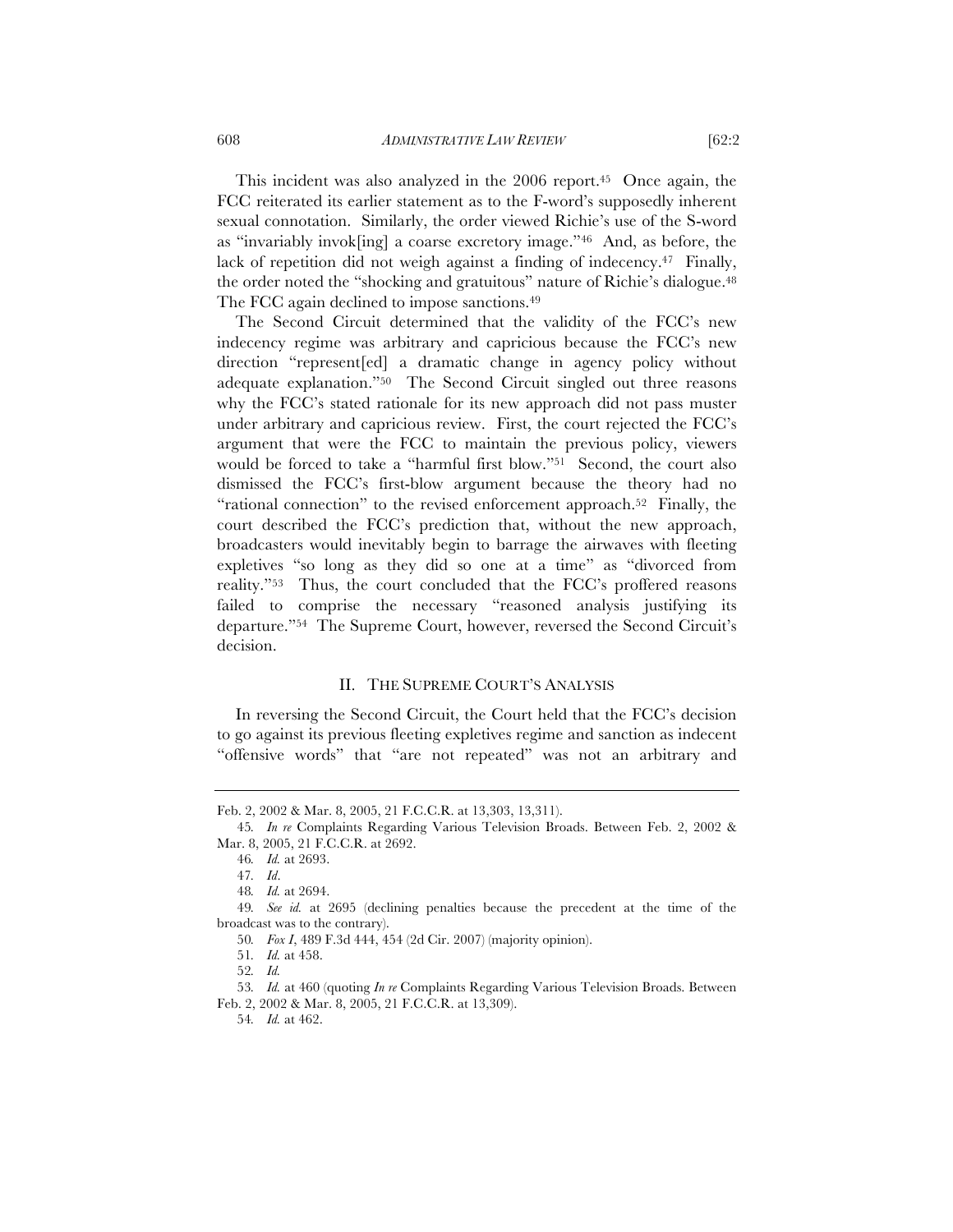capricious change in policy.55 The Court concluded that the FCC acted in accordance with the APA because, first, it acknowledged the change,  $56$  and second, the FCC's supplied rationale for changing its policy was "entirely rational."57 Declining to extend its review beyond what was appealed, the Court passed on the serious constitutional questions surrounding the FCC's new direction.58

As this case turned on an administrative law question, the Court looked to the language of the APA. Additionally, because the administrative law issue revolved specifically around the reversal of an agency's policy, the Court turned to the leading case on that topic, *Motor Vehicle Manufacturers Ass'n of the U.S., Inc. v. State Farm Mutual Automobile Insurance Co.*59 Noting that neither the APA nor *State Farm* calls for heightened scrutiny above what the normal arbitrary and capricious standard entails, the majority dismissed any notion that courts should engage in a "more searching review" of agency changes.60 Whether a court is examining original agency action or agency change, all that is required is a "satisfactory explanation for [that] action."61 Justice Scalia, writing for the majority, explained what would constitute such an explanation:

[T]he requirement that an agency provide reasoned explanation for its action would ordinarily demand that it display awareness that it *is* changing position. . . . And of course the agency must show that there are good reasons for the new policy. But it need not demonstrate to a court's satisfaction that the reasons for the new policy are *better* than the reasons for the old one; it suffices that the new policy is permissible under the statute, that there are good reasons for it, and that the agency *believes* it to be better, which the conscious change of course adequately indicates.<sup>62</sup>

In other words, the Court's test for scrutinizing agency changes under arbitrary and capricious review reads something like the following:

<sup>55</sup>*. Fox II*, 129 S. Ct. 1800, 1805, 1812 (2009).

<sup>56</sup>*. Id.* at 1812.

<sup>57</sup>*. Id.*

<sup>58</sup>*. See id.* at 1819 ("This court . . . is one of final review, 'not of first view.'" (quoting Cutter v. Wilkinson, 544 U.S. 709, 718 n.7 (2005)).

<sup>59.</sup> 463 U.S. 29 (1983).

<sup>60</sup>*. Fox II*, 129 S. Ct. at 1810. *But see* Verizon Commc'ns, Inc. v. FCC, 535 U.S. 467, 502 n.20 (2002) (distinguishing *State Farm* in that it "may be read as prescribing more searching judicial review").

<sup>61</sup>*. Fox II*, 129 S. Ct. at 1810 (quoting *State Farm*, 463 U.S. at 43).

<sup>62</sup>*. Id.* at 1811.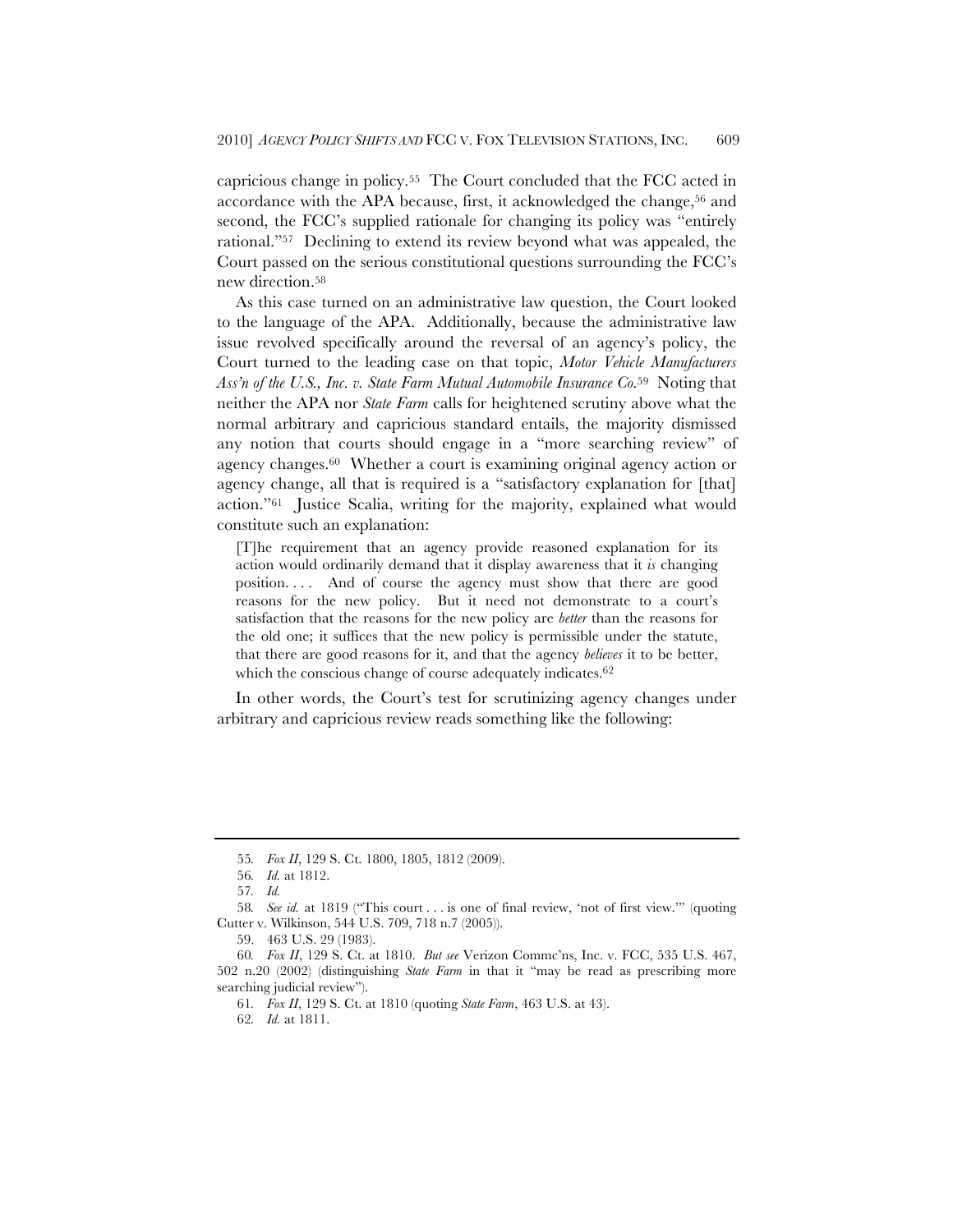(1) The agency must explicitly acknowledge its change in policy; and

(2) The agency must give good reasons to support the change, which turns on whether—

(A) The change is in accordance with the agency's organic statute; and

(B) The agency believes it to be better than the prior approach.

As the majority notes, Step  $(2)(B)$  is basically self-fulfilling, so its consideration seems irrelevant to the final analysis. Essentially, an agency attempting to show that its policy change satisfies arbitrary and capricious review has a fairly easy task. Step 1 is easily accomplished—either the agency acknowledges its change or it does not. Step 2(A) is also fairly straightforward—the agency cannot violate existing law. Step 2(B), again, is apparently automatically satisfied by the change. Thus, the only portion of the Court's standard that seems open to discussion is the requirement that the agency supply "good reasons." If any of the steps might occasion litigation, this is probably it; indeed, what is good enough for a good reason?

A good reason, first of all, does not equate to "good enough" in the eyes of the reviewing judge.63 And a good reason may require no more than the justification necessary for an original agency action.64 Applying its newly delineated test to the FCC's revised approach, the Court accepted the FCC's view that any version (i.e., literal or nonliteral) of the F-word inherently possesses a "sexual meaning" as a good reason for its change in policy.65 Additionally, the Court noted it was "surely rational" for the FCC to predict that continuing its prior policy—which, according to the Court, essentially amounted to a safe harbor for fleeting expletives—would lead to an increased presence of such language over the airwaves.<sup>66</sup> The majority observed that the FCC's overall approach to indecency regulation turned primarily on context; thus, an automatic exemption for a single expletive was "at odds with the Commission's overall enforcement policy."67 Finally, the Court saw "technological advances" as weighing in favor of tougher enforcement; with the relative ease broadcasters today have in blocking

<sup>63</sup>*. See id.* ("[The agency] need not demonstrate to a court's satisfaction that the reasons for the new policy are *better* than the reasons for the old one . . . .").

<sup>64.</sup> On the other hand, the majority does note that when an agency turns its back on previous "factual findings," or if its new approach jeopardizes "serious reliance interests," these factors must be considered by the agency; however, the Court reiterates that this does not mean any "further justification" is needed, just "reasoned explanation." *Id*.

<sup>65</sup>*. Id.* at 1812.

<sup>66</sup>*. Id.* at 1812–13.

<sup>67</sup>*. Id.* at 1813 (quoting *In re* Complaints Regarding Various Television Broads. Between Feb. 2, 2002 and Mar. 8, 2005, 21 F.C.C.R. 2664, 13,308, ¶ 23 (2006)) (internal quotation marks omitted).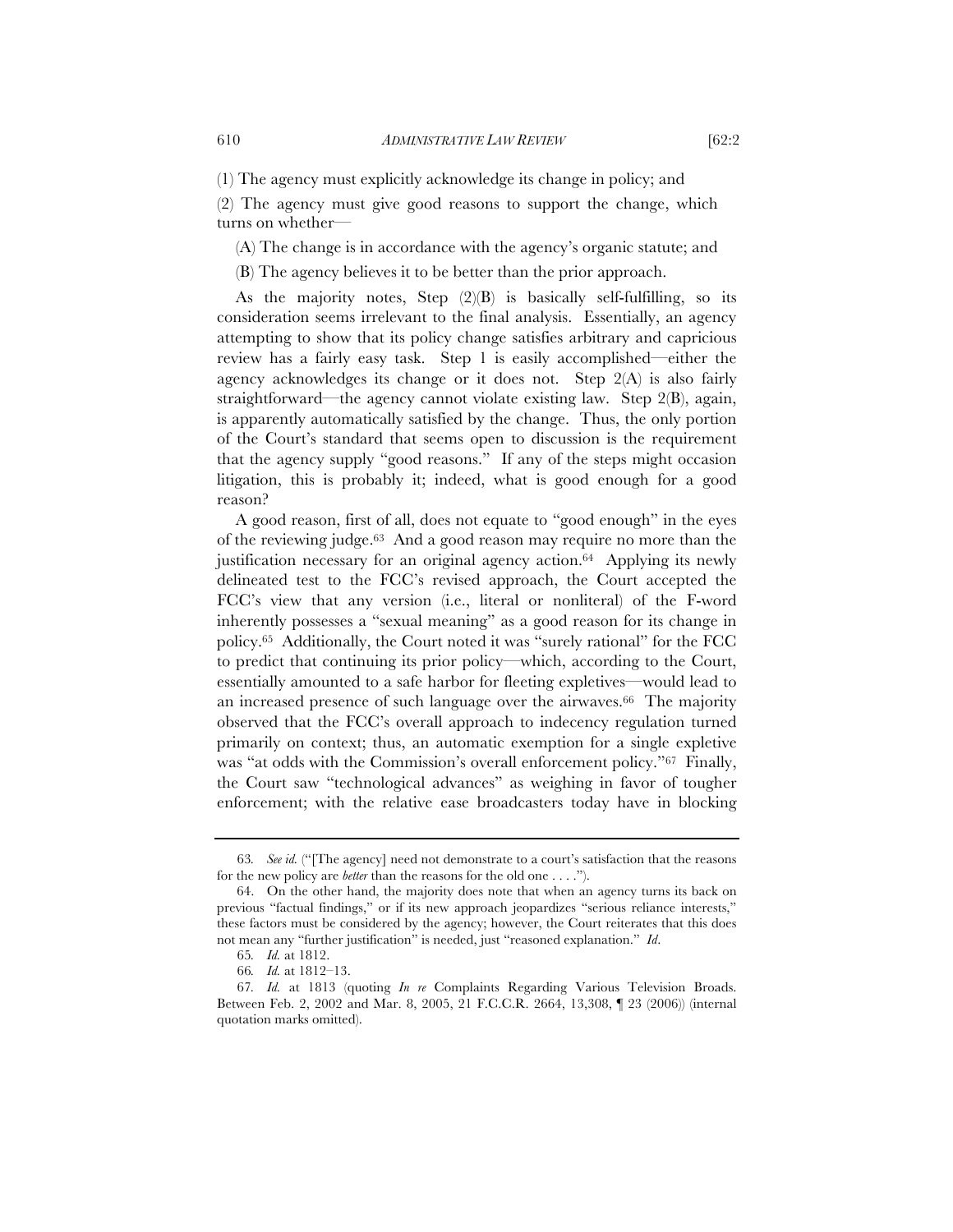offensive language, any expletive—fleeting or not—should be a rare occurrence on the airwaves.68

Notably, even if the change is of questionable constitutional validity, this will not upset the Court's arbitrary and capricious analysis.69 *FCC v. Pacifica Foundation*<sup>70</sup> delineated the constitutional scope of the FCC's enforcement regime; while that scope expanded slightly over time to include words other than only those uttered in the George Carlin monologue at issue in the case, judicial decisions from *Pacifica* forward exhibited an expectation that the FCC would tread cautiously and that the occasional, isolated use of a single expletive would not incur liability.<sup>71</sup> The FCC's new indecency enforcement approach deviates from these expectations, so the approach arguably deviates from the constitutionally acceptable to perhaps the unconstitutional.72 This fact, however, did not influence the Court's arbitrary and capricious review. The Court, while acknowledging that the constitutionality of the new policy may be open to challenge, did not see that fact as having any bearing on the arbitrary and capricious analysis.73

After establishing the governing principles and applying them to the FCC's action, Justice Scalia devoted the rest of the opinion to scrutinizing

70. 438 U.S. 726 (1978).

71*. See, e.g.*, *id*. at 761 n.4 (Powell, J., concurring) ("[S]ince the Commission may be expected to proceed cautiously, as it has in the past, I do not foresee an undue 'chilling' effect on broadcasters' exercise of their rights." (citation omitted)); *see also, e.g.*, Action for Children's Television v. FCC, 852 F.2d 1332, 1340 n.14 (D.C. Cir. 1988) ("[T]he FCC has assured this court, at oral argument, that it will continue to give weight to reasonable licensee judgments when deciding whether to impose sanctions in a particular case. Thus, the potential chilling effect of the FCC's generic definition of indecency will be tempered by the Commission's *restrained enforcement policy.*" (citation omitted) (emphasis added)).

72*. Cf. Fox II*, 129 S. Ct. at 1827 (Stevens, J., dissenting) ("The narrow treatment of the term 'indecent' in *Pacifica* defined the outer boundaries of the enforcement policies adopted by the FCC in the ensuing years.").

73*. See id.* at 1812 (majority opinion) (noting that the APA provides a separate section for unlawful agency action, including unconstitutional action). *But cf.* Raoul Berger, *Administrative Arbitrariness and Judicial Review*, 65 COLUM. L. REV. 55, 83 (1965) ("The fact that arbitrariness tinged with racial or religious factors offends still other constitutional guarantees may make courts more alert to the slightest trace of arbitrariness in that area.").

<sup>68</sup>*. Id.*

<sup>69.</sup> Traditionally, agency statutory interpretations and policy rationales are entitled to judicial deference. *See, e.g.*, Chevron U.S.A. Inc. v. Natural Res. Def. Council, Inc., 467 U.S. 837 (1984). Fox argued that this situation should not be entitled to the usual level of deference (*Chevron* deference) because it was a special case with constitutional issues inextricably intertwined with the administrative law question. *See* Brief for Respondent Fox Television Stations, Inc. at 19, *Fox II*, 129 S. Ct. 1800 (2009) (No. 07-582) ("Simply put, the First Amendment trumps *Chevron*."). Yet contrary to what Fox suggested, the plurality cabined its opinion very tightly. *Fox II*, 129 S. Ct. at 1817–18 (plurality opinion). Apparently the First Amendment does not "trump *Chevron*."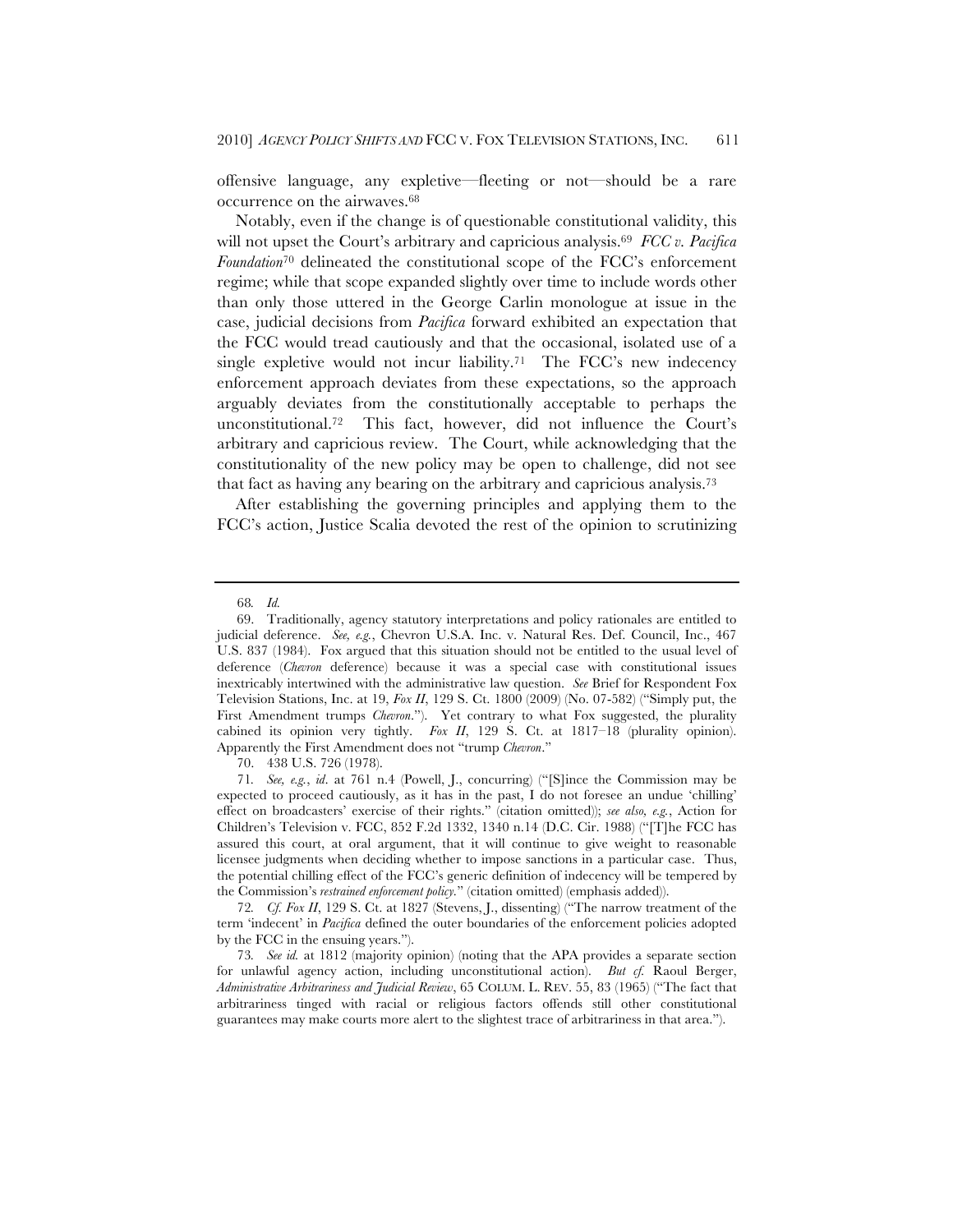both the Second Circuit's reasoning and the dissent's arguments.74 The Court's repudiation of the Second Circuit's reasoning is helpful primarily in that it provides further explanation for what would pass for "good reasons." Recall that the Second Circuit found the first-blow theory lacking because the FCC "fail[ed] to explain why it had not previously banned fleeting expletives as 'harmful first blow[s].'"75 The FCC did not proffer any evidence showing that a fleeting expletive is harmful enough to "warrant government regulation."76 The majority countered that not every subject of an administrative agency's regulation will be as easily quantifiable and reducible to a proper analysis as, say, the effect of airbags on the rate of traffic accident fatalities.77 Additionally, the majority argued that the Second Circuit was wrong to demand evidentiary support on a topic "for which scant empirical evidence can be marshaled." Indeed, for the majority, it seemed satisfactory to allow the FCC to rely on the common perception "that children mimic the behavior they observe."78

Again, the Second Circuit's biggest problem with the first-blow theory was not so much that the FCC failed to adopt it in the past but that it seemed to be in conflict with the FCC's insistence that context was allimportant.79 If the FCC's first-blow theory is taken to its logical extreme, then a per se ban on fleeting expletives would seem to be called for.80 Yet throughout the proceedings the FCC stressed the importance of context in the indecency analysis. The agency did not, for instance, find the word "bulls[\*\*]tter"—uttered during a live news broadcast—to be indecent under its revised approach.81 The Second Circuit found this fatally contradictory.82 The Supreme Court, on the other hand, saw the Second

79*. Fox I*, 489 F.3d at 458.

<sup>74</sup>*. Fox II*, 129 S. Ct. at 1813–15 (majority opinion); *id.* at 1815–19 (plurality opinion).

<sup>75</sup>*. Id.* at 1813 (majority opinion) (quoting *Fox I*, 489 F.3d 444, 458 (2d Cir. 2007)) (alteration in original).

<sup>76</sup>*. See Fox I*, 489 F.3d at 461 (emphasizing that when an agency changes a previously settled view, the agency must provide a reasoned basis for that change).

<sup>77</sup>*. See Fox II*, 129 S. Ct. at 1813 ("One cannot demand a multiyear controlled study, in which some children are intentionally exposed to indecent broadcasts (and insulated from all other indecency), and others are shielded from all indecency.").

<sup>78</sup>*. See id.* (reiterating that Congress has decided to let the FCC enforce the ban on indecent material that is harmful to children).

<sup>80</sup>*. Cf.* Brief for Respondent Fox Television Stations, Inc. at 13, *Fox II*, 129 S. Ct. 1800 (2009) (No. 07-582) ("The first blow theory ma[kes] sense only if the FCC presumed that mere exposure to potentially offensive language harmed the broadcast audience.").

<sup>81</sup>*. See id.* ("The FCC . . . permitted some isolated and fleeting expletives if, for example, they occurred during a '*bona fide* news interview' . . . .").

<sup>82</sup>*. See Fox I*, 489 F.3d at 459 n.9 (expressing doubt as to the logical consistency of the FCC's new approach).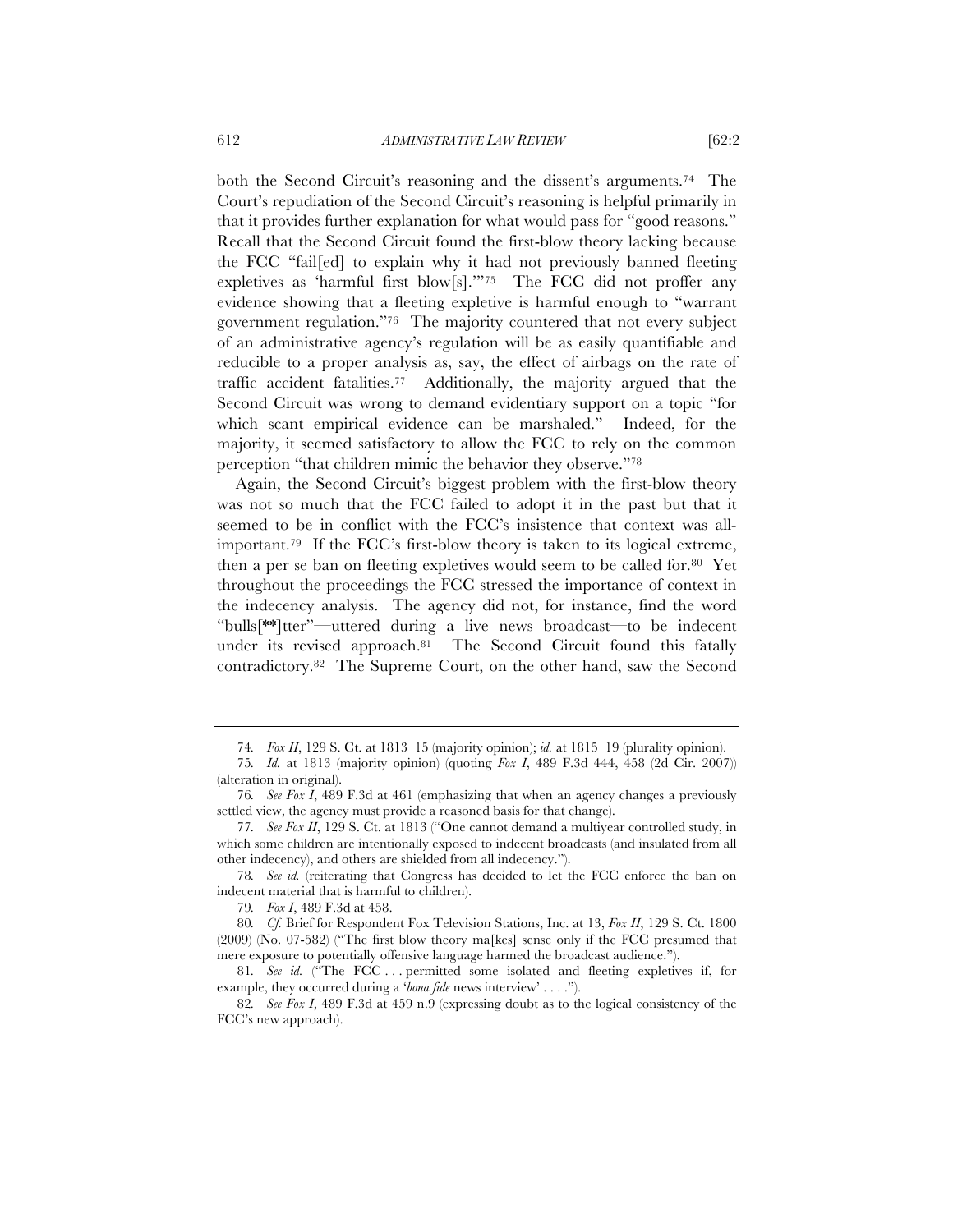Circuit's reasoning as misdirected.83 The agency has to maintain some amount of discretion with its enforcement responsibilities, according to the majority. Indeed, they had the same level of discretion under the previous policy.84

Finally, the Second Circuit balked at the FCC's prediction that, absent the new approach, networks might begin to barrage the airwaves with fleeting expletives.85 For the Supreme Court majority, however, deduction and past experience apparently play negligible roles in determining an agency's "good reasons." If the agency's estimation is *theoretically* possible, this is, presumably, perfectly acceptable as a good reason in support of a change.86 In closing, the majority remarked that both the "pervasiveness of foul language" and the growth in alternative forums where indecency restrictions play no part (i.e., cable television and the Internet) provided further good and rational reasons why the agency needed to change.<sup>87</sup>

#### III. IMPLICATIONS

*Fox II* is an important case for several reasons. The facts underlying the dispute involve potentially substantial constitutional law implications. This case stands a very good chance of coming back to the Court, possibly as a vehicle for revisiting *Pacifica*.88 For now, though, the ruling's primary impact would seem to be in the field of administrative law. The opinion could equate, over time, to greater judicial deference toward agencies when they act to upset long-existing policies.89 Whether one agrees with the majority's ruling or not, the opinion is helpful in at least one respect: There should no longer be much ambiguity surrounding the appropriate standard of review when an agency's decision to change its policies is challenged.90

<sup>83</sup>*. See Fox II*, 129 S. Ct. at 1814 ("Any complaint about the Commission's failure to ban only some fleeting expletives is better directed at the agency's context-based system generally rather than its inclusion of isolated expletives.").

<sup>84</sup>*. Id.*

<sup>85</sup>*. See Fox I*, 489 F.3d at 460 n.11 (observing that the theory "is both unsupported by any evidence and directly contradicted by prior experience").

<sup>86</sup>*. Fox II*, 129 S. Ct. at 1814 ("Even in the absence of evidence, the agency's predictive judgment (which merits deference) makes entire sense.").

<sup>87</sup>*. Id.* at 1819.

<sup>88.</sup> *See id.* ("It is conceivable that the Commission's orders ... [are] beyond the Commission's reach under the Constitution. Whether  $\dots$  it is unconstitutional  $\lceil \rceil$  will be determined soon enough, perhaps in this very case.").

<sup>89</sup>*. See, e.g.*, Brief of Federal Appellees at 44 n.16, Humane Soc'y v. Gutierrez, 558 F.3d 896 (9th Cir. 2009) (No. 08-36038) (noting that "the proposition that a change in agency interpretation must be supported by a reasoned analysis over and above that required for an interpretation in the first instance" has ceased to be "good law." (internal quotation marks omitted)).

<sup>90</sup>*. See* David L. Hudson, Jr., *Was the FCC's Change in Policy Regarding Broadcast Expletives*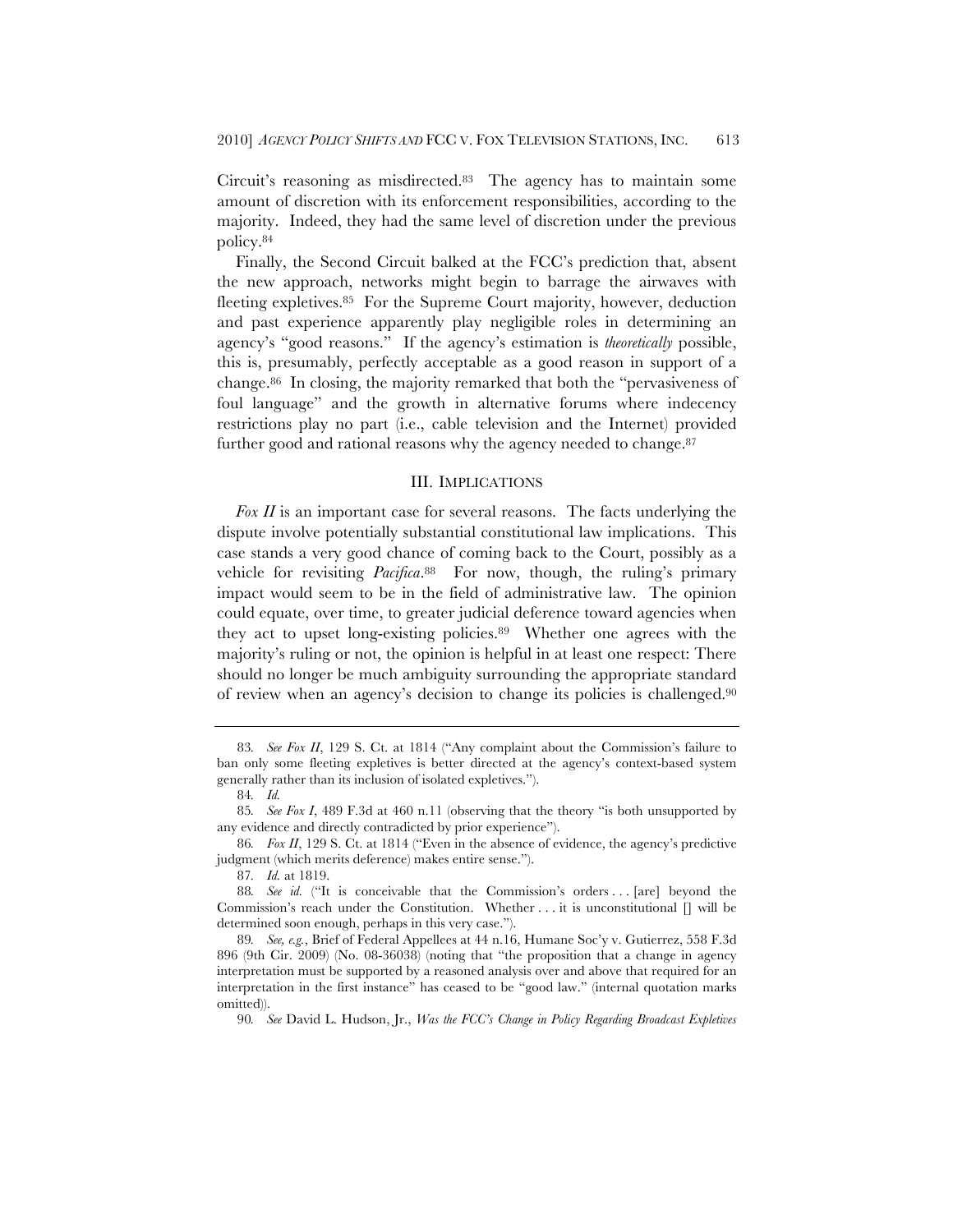The Court has now made clear that an administrative agency changing its policies should face little resistance from the Judiciary.91

Judicial review in this area is now very deferential; agencies must act in accordance with law and acknowledge the change, but once these requirements are satisfied the only thing left for the agency to do is provide good reasons for changing.92 And these reasons—it would seem from the opinion—can be contradictory to experience and unsupported by empirical evidence yet still be acceptable as adequate justification when an agency turns its back on prior policies.

## *A. Judicial Deference to Agency Predictions*

For instance, the Court accepted the agency's prediction that, without the new indecency regime, networks might begin exploiting the exemption for fleeting expletives by "barrag[ing] the airwaves" with isolated incidents involving indecent words.93 The Court conceded that in nearly thirty years this had not happened.94 Yet this did not weigh in favor of a finding of arbitrary change. Because the agency's prediction is *theoretically* possible, the rationale is acceptable.95

In other words, deference borders on ignorance.96 Courts are instructed to ignore whether the agency's fear has been realized in the past and defer to agency predictions *if* the prediction *could* occur. It is understandable that the Court thinks it best to defer to an agency's "predictive judgment."97 After all, some agencies are involved in regulating complex subject matter

*Arbitrary and Capricious?*, 36 PREVIEW U.S. SUP. CT. CASES 141 (2008) (suggesting that *Fox II*  would be helpful because it would give "more guidance in this post-*Chevron* era as to just how much deference administrative agencies receive when their policies impact constitutional rights").

<sup>91</sup>*. See* Posting of Jonathan Adler to the Volokh Conspiracy, http://volokh.com/posts/1240966018.shtml (Apr. 28, 2009, 20:46 EST) ("Some courts have read a prior Supreme Court case to require more evidence and explanation when an agency is shifting policy. The Court rejected this view..... Justice Scalia's opinion . . . make[s] such shifts by agencies easier and at least at the margins should improve the agency's chances of surviving judicial review.").

<sup>92</sup>*. See Fox II*, 129 S. Ct. at 1811 (making the additional point that the agency is not required to show the court that the rationale underlying the new policy change is better than that for the previous one).

<sup>93</sup>*. Id.* at 1814 (internal quotation marks omitted).

<sup>94</sup>*. See id.* (postulating that this might have been due to the fact that "its prior permissive policy had been confirmed (save in dicta) only at the staff level").

<sup>95</sup>*. Id.* 

<sup>96</sup>*. Cf.* Volkswagenwerk Aktiengesellschaft v. Fed. Mar. Comm'n, 390 U.S. 261, 272 (1968) ("The deference owed to an expert tribunal cannot be allowed to slip into a judicial inertia . . . ." (alteration in original)).

<sup>97</sup>*. Fox II*, 129 S. Ct. at 1814.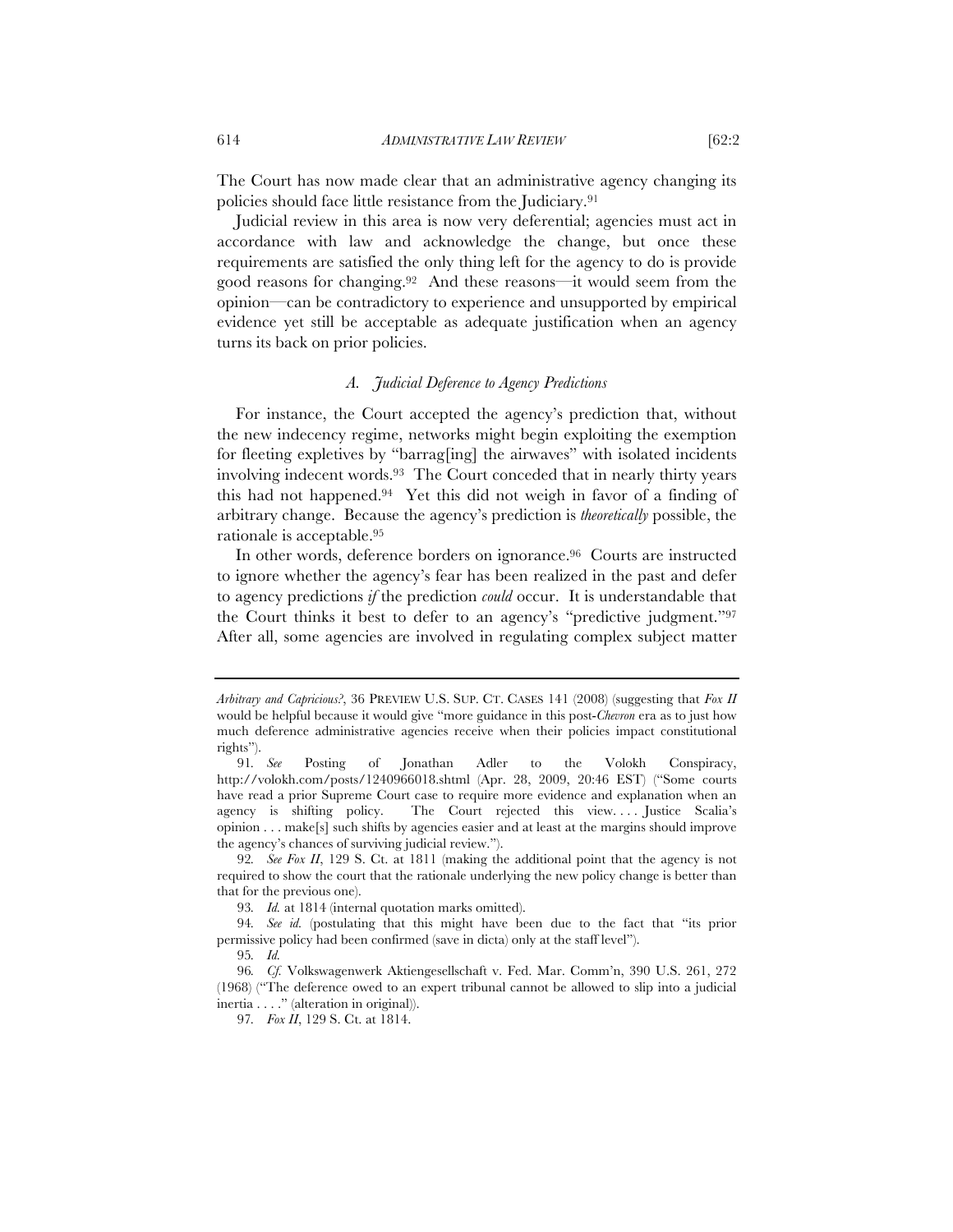which many judges (and even Justices) may not fully understand. Few would find it appropriate for a court to thoroughly scrutinize an agency's decision on a "scientific determination," for instance.98 Were a court to do so, the chance that it might impermissibly "substitute its judgment for that of the agency"99 seems great because of the possibility that the court is, frankly, not qualified to make the necessary determinations. Where, however, the issue is not complex and simply involves the use of deduction,100 the chance that a court would substitute its judgment seems far less likely. For instance, in *State Farm*, while it was perhaps theoretically possible that the inclusion of automatic safety belts would not lead to a decrease in traffic fatalities, the agency's predictive judgment on this matter (which is at least equally if not more complex than indecency) did not warrant the Court's deference.101

#### *B. Does Arbitrary and Capricious Review Equate to Rational Basis Review?*

The Court's treatment of the agency's predictions and assumptions seems incompatible with *State Farm* for another reason as well. Upholding agency predictions on the grounds that they theoretically could occur (despite the fact that the converse actually occurred) and allowing an agency to rely on assumptions (despite the fact that contrary evidence exists) seems to imply similarities to the rational basis analysis courts utilize to review legislation.102 But *State Farm* dismissed the idea that rational basis review and arbitrary and capricious analysis were alike.103 Arguably, when the *State Farm* Court distinguished rational basis review from arbitrary and capricious review, it meant to suggest the former affords more deference than the latter; it would seem odd to imply that arbitrary and capricious review entails *greater* deference than rational basis review.104 Now, though,

<sup>98.</sup> Baltimore Gas & Elec. Co. v. Natural Res. Def. Council, Inc., 462 U.S. 87, 103 (1983).

<sup>99</sup>*. Fox II*, 129 S. Ct. at 1810 (quoting Motor Vehicle Mfrs. Ass'n of the U.S., Inc. v. State Farm Mutual Auto. Ins. Co., 463 U.S. 29, 43 (1983)).

<sup>100</sup>*.* For example, in the absence of *X*, *Y* does not occur for thirty years. Thus, *Y* probably will not occur even if agency *A* fails to promulgate *X*.

<sup>101</sup>*. See, e.g.*, *State Farm*, 463 U.S. at 54 ("[S]tatements that passive belts will not yield substantial increases in seatbelt usage apparently take no account of the critical difference between detachable automatic belts and current manual belts.").

<sup>102</sup>*. See, e.g.*, Williamson v. Lee Optical of Oklahoma, Inc., 348 U.S. 483, 487–88 (1955) ("[T]he law need not be in every respect logically consistent with its aims to be constitutional. It is enough that there is an evil at hand for correction, and that *it might be thought* that the particular legislative measure was a rational way to correct it." (emphasis added)).

<sup>103</sup>*. State Farm*, 463 U.S. at 43 n.9.

<sup>104</sup>*. See* Alan B. Morrison, *Administrative Agencies Are Just Like Legislatures and Courts—Except*